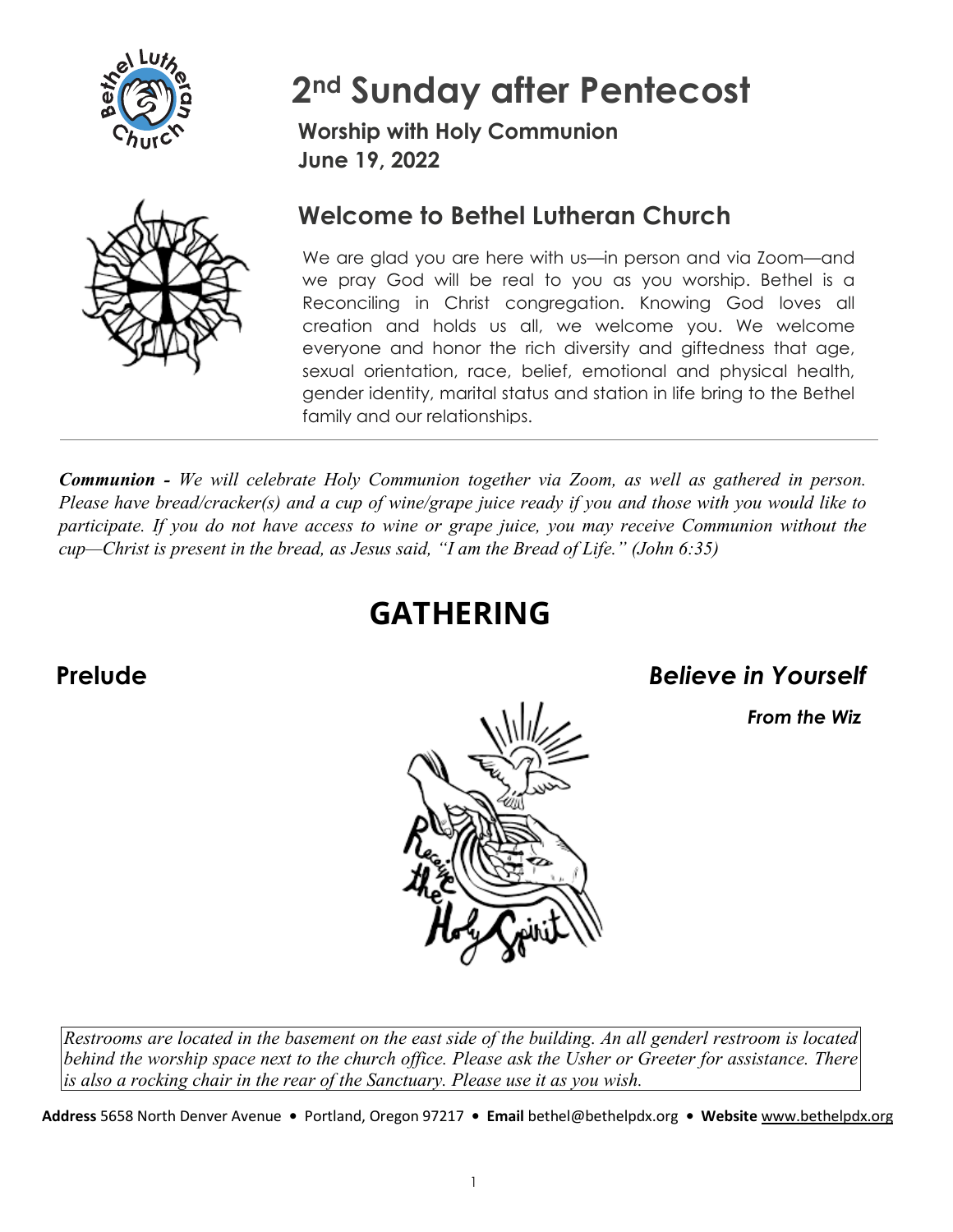# **Confession and Absolution**

Blessed be the holy Trinity, + one God, whose steadfast love endures forever.

#### **Amen.**

Let us confess our sin in the presence of God and of one another.

*Silence is kept for reflection.*

Merciful God, **We confess that we have not followed your path but have chosen our own way. Instead of putting others before ourselves, we long to take the best seats at the table. When met by those in need, we have too often passed by on the other side. Set us again on the path of life. Save us from ourselves and free us to love our neighbors. Amen.**

Hear the good news! God does not deal with us according to our sins but delights in granting pardon and mercy. In the name of  $+$  Jesus Christ, your sins are forgiven. You are free to love as God loves. **Amen.**

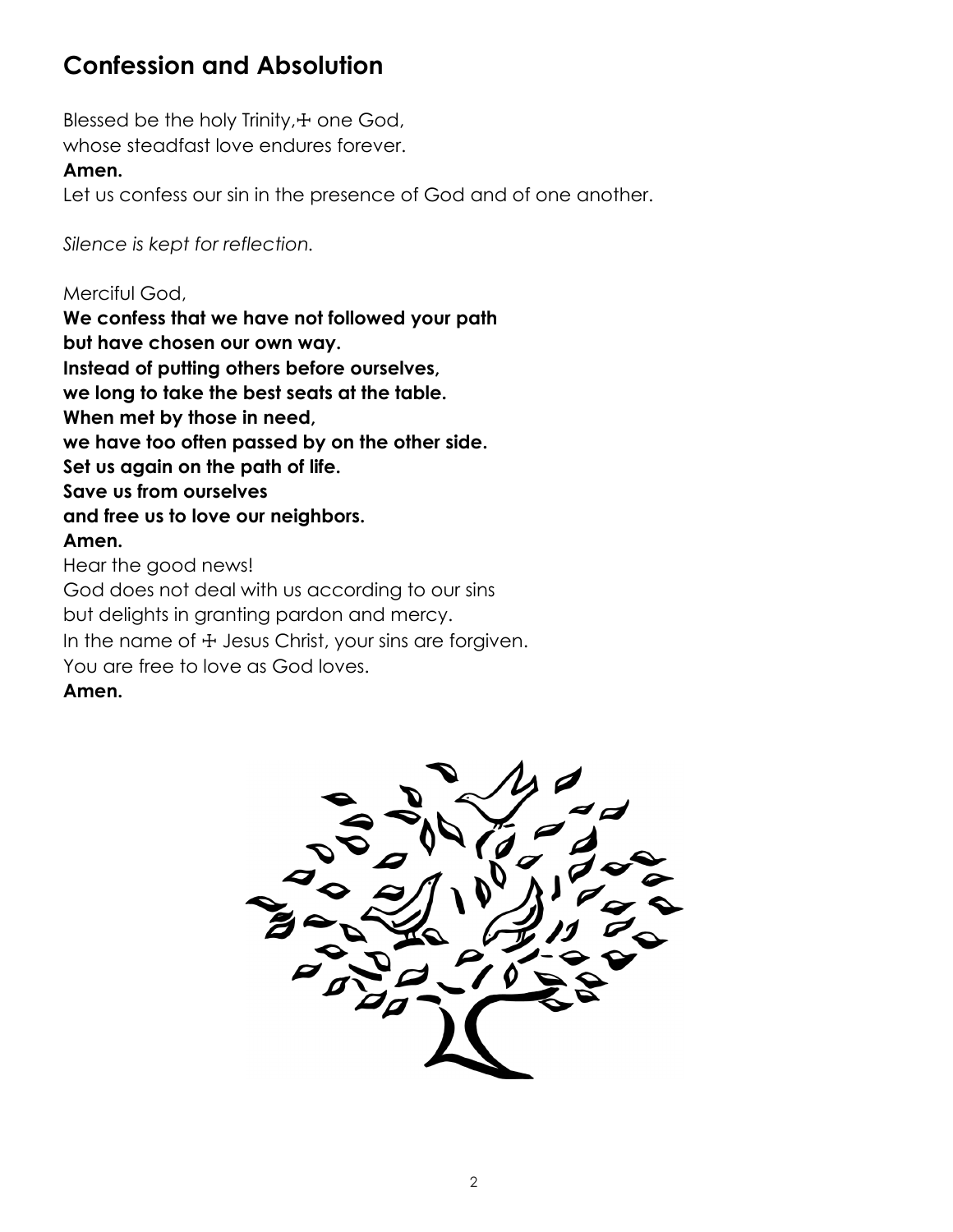

Praise to You, O God of Mercy

Text and music: Now the Feast and Celebration, Marty Haugen, b. 1950<br>Text and music © 1990 GIA Publications, Inc., 7404 S. Mason Ave., Chicago, IL 60638. www.giamusic.com. 800.442.3358.<br>All rights reserved. Used by permiss

Duplication in any form prohibited without permission or valid license from copyright administrator.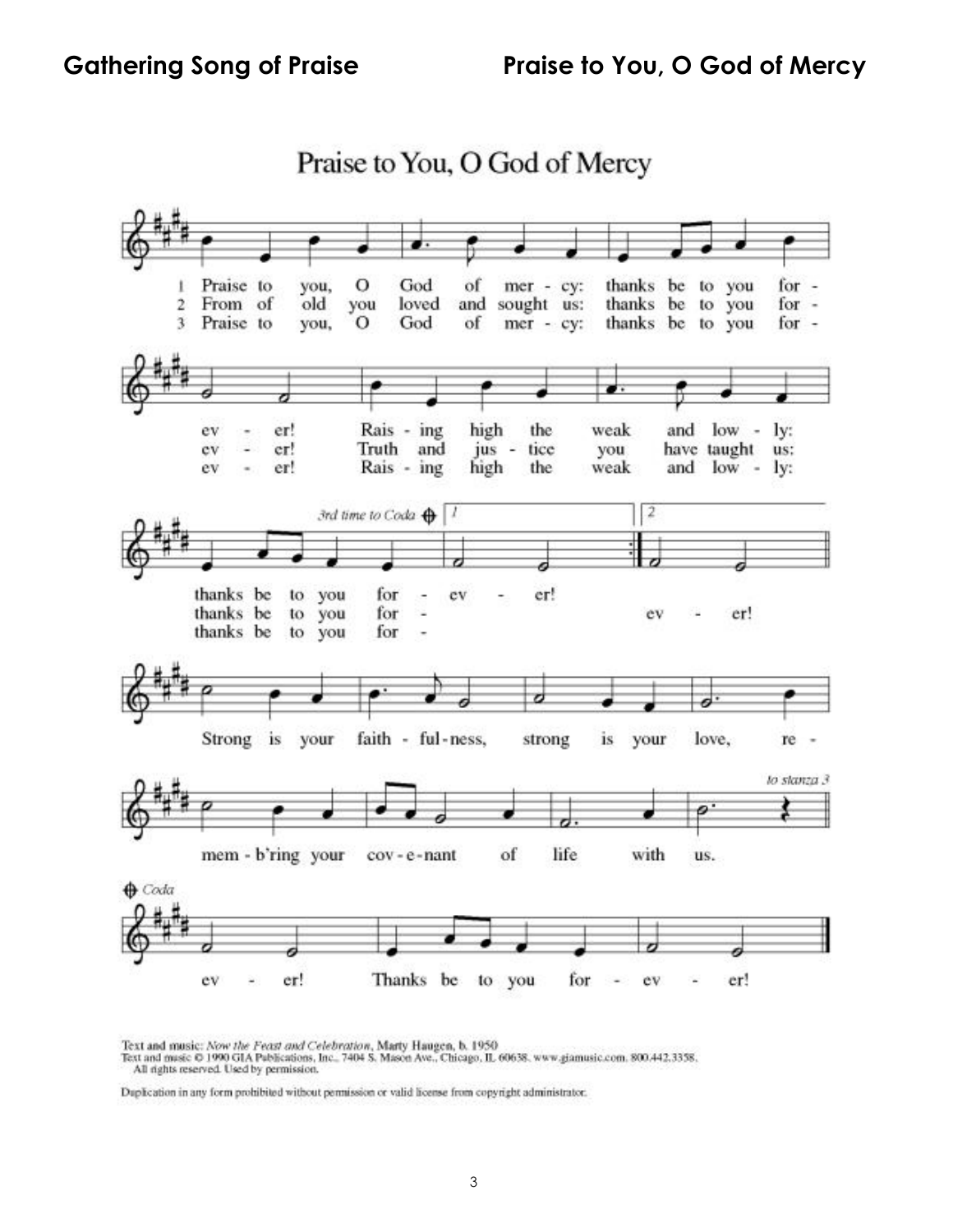# **Prayer of the Day**

Let us pray together:

**O Lord God, we bring before you the cries of a sorrowing world. In your mercy set us free from the chains that bind us, and defend us from everything that is evil, through Jesus Christ, our Savior and Lord.** 

**Amen.** 

# **WORD**

# **Scripture Reading** *Galatians 3:23-29*

A reading from Galatians.

23Now before faith came, we were imprisoned and guarded under the law until faith would be revealed. 24Therefore the law was our disciplinarian until Christ came, so that we might be justified by faith. <sup>25</sup>But now that faith has come, we are no longer subject to a disciplinarian, 26for in Christ Jesus you are all children of God through faith. 27As many of you as were baptized into Christ have clothed yourselves with Christ. 28There is no longer Jew or Greek, there is no longer slave or free, there is no longer male and female; for all of you are one in Christ Jesus. <sup>29</sup> And if you belong to Christ, then you are Abraham's offspring, heirs according to the promise.

Word of God, Word of life. **Thanks be to God.** 

# **Gospel Acclamation**

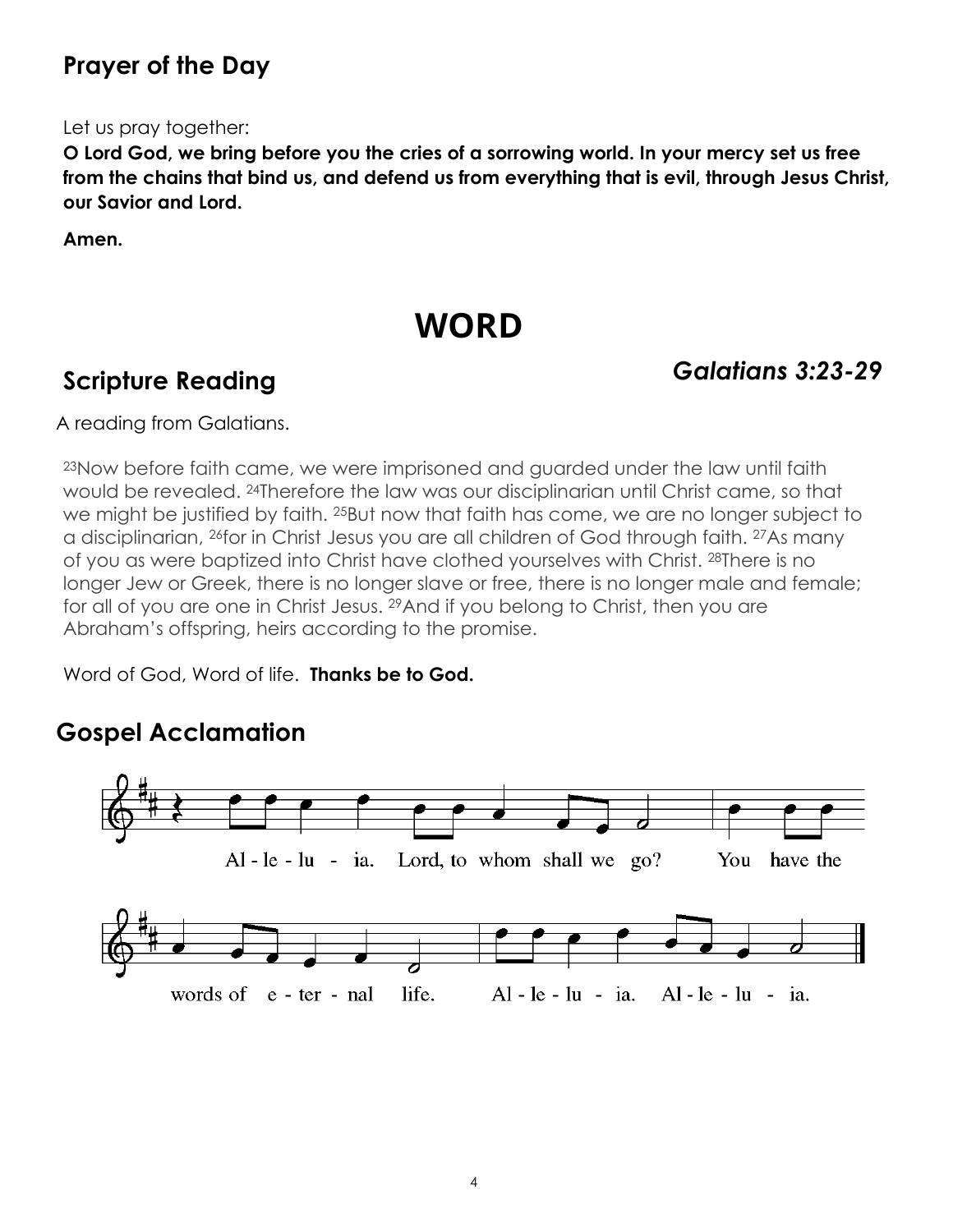#### The Holy Gospel according to Luke. **Glory to you, O Lord!**

26Then [Jesus and his disciples] arrived at the country of the Gerasenes, which is opposite Galilee. 27As he stepped out on land, a man of the city who had demons met him. For a long time he had worn no clothes, and he did not live in a house but in the tombs. 28When he saw Jesus, he fell down before him and shouted at the top of his voice, "What have you to do with me, Jesus, Son of the Most High God? I beg you, do not torment me"—29for Jesus had commanded the unclean spirit to come out of the man. (For many times it had seized him; he was kept under guard and bound with chains and shackles, but he would break the bonds and be driven by the demon into the wilds.) 30Jesus then asked him, "What is your name?" He said, "Legion"; for many demons had entered him. 31They begged him not to order them to go back into the abyss.

32Now there on the hillside a large herd of swine was feeding; and the demons begged Jesus to let them enter these. So he gave them permission. 33Then the demons came out of the man and entered the swine, and the herd rushed down the steep bank into the lake and was drowned.

34When the swineherds saw what had happened, they ran off and told it in the city and in the country. 35Then people came out to see what had happened, and when they came to Jesus, they found the man from whom the demons had gone sitting at the feet of Jesus, clothed and in his right mind. And they were afraid. 36Those who had seen it told them how the one who had been possessed by demons had been healed. 37Then all the people of the surrounding country of the Gerasenes asked Jesus to leave them; for they were seized with great fear. So he got into the boat and returned. 38The man from whom the demons had gone begged that he might be with him; but Jesus sent him away, saying, 39"Return to your home, and declare how much God has done for you." So he went away, proclaiming throughout the city how much Jesus had done for him.

The Gospel of the Lord. **Praise to you, O Christ.**

#### **Children's Time**

#### **Sermon**

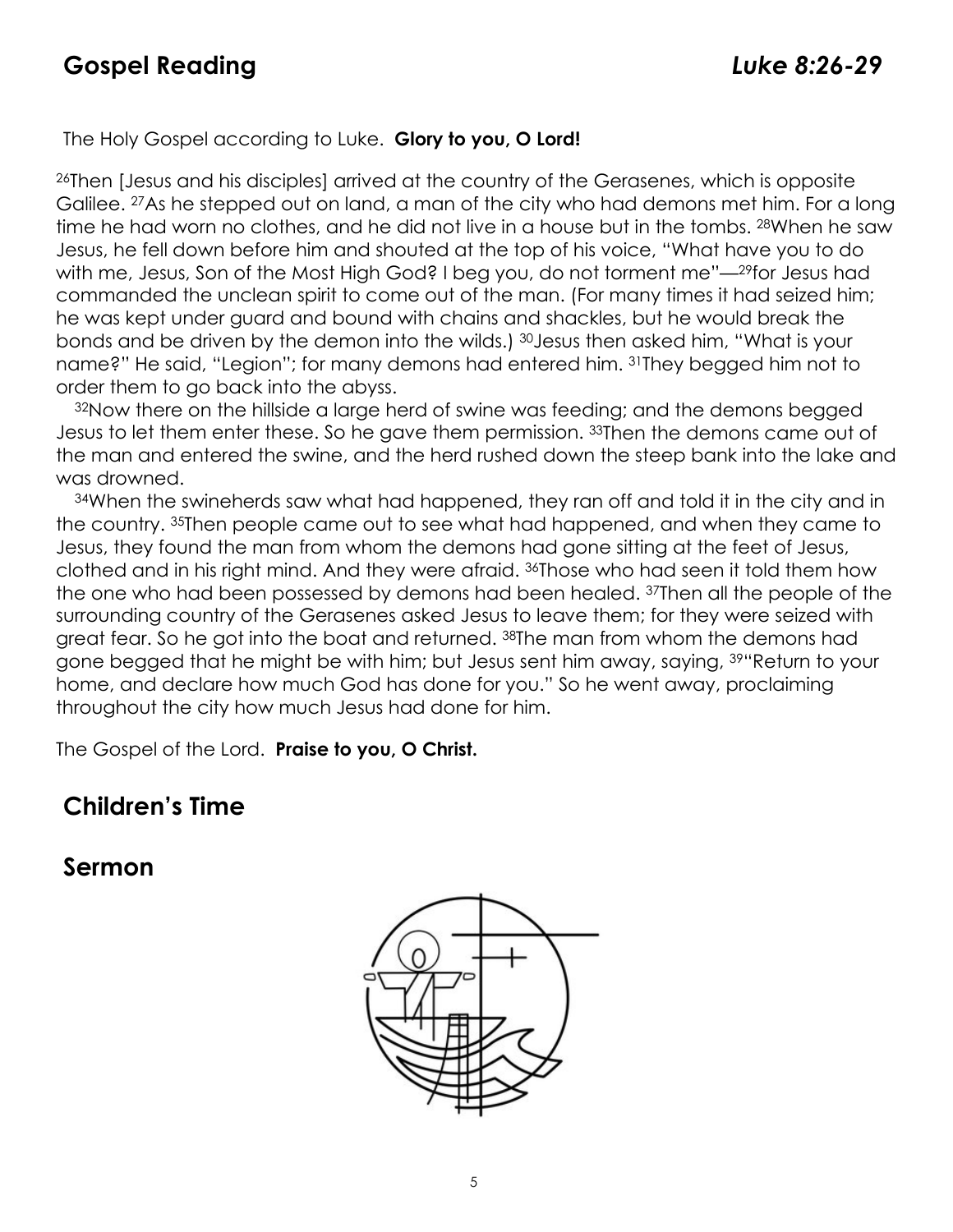# I'm So Glad Jesus Lifted Me



Text: African American spiritual Music: JESUS LIFTED ME, African American spiritual

### **Prayers of Intercession**

*The response to each prayer is:* God in your mercy, **Receive our prayer.** 

**Sharing of Peace** – *Take time to share the peace on Zoom and in person*

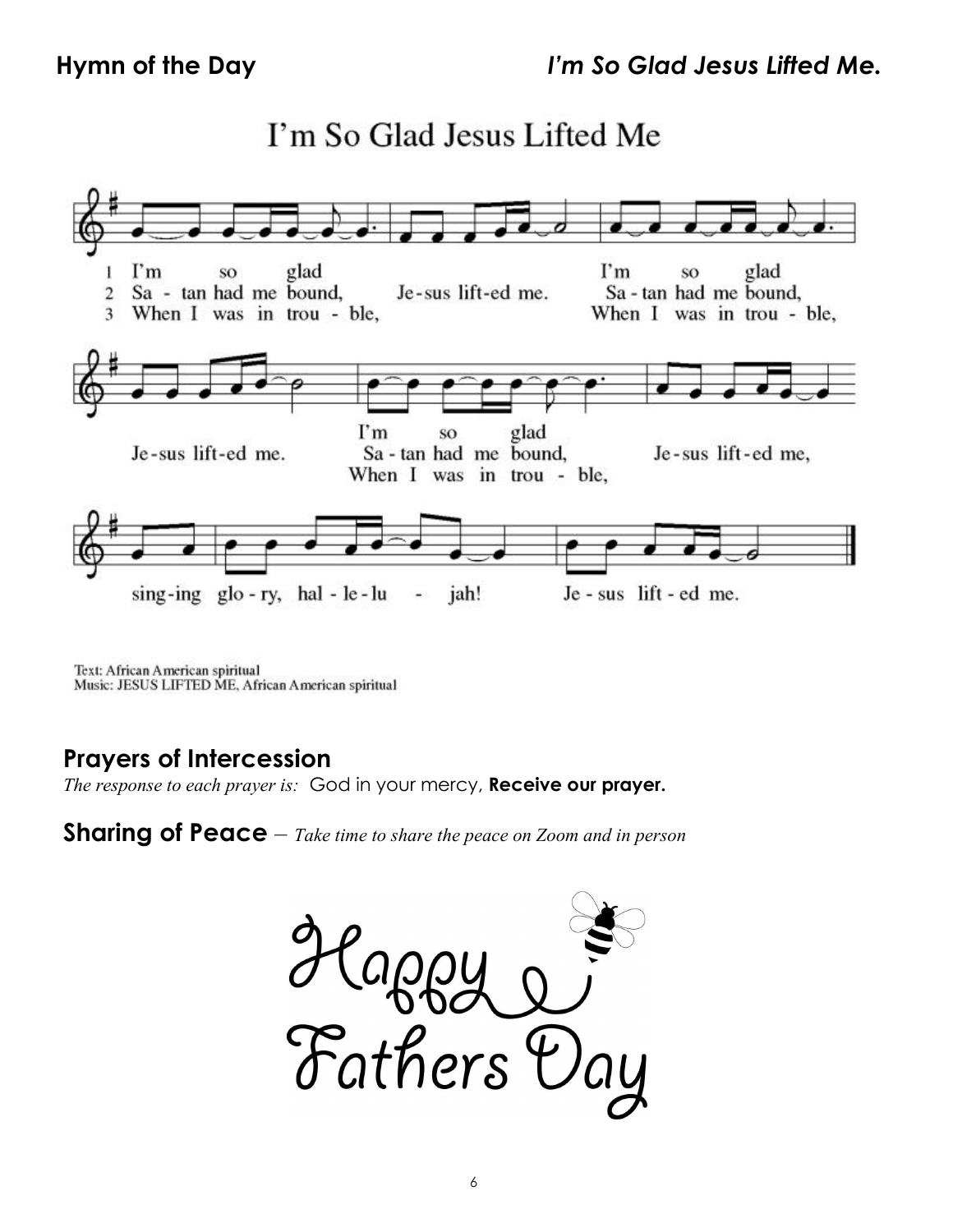# **COMMUNION MEAL**

*For those worshiping virtually, please gather your bread and wine to participate in Holy Communion.*

# **Offering**

*You may use one of our options for giving online at: http//bethelpdx.org/donate or by text using Give Plus: (855) 944-1171. Additionally you may donate by mail or, if worshiping in-person, use the offering plate in the back of the sanctuary. Thank you for supporting the many ministries of Bethel!*

# **Offering Prayer**

Let us pray. **you have set before us a plentiful harvest. As we feast on your goodness, strengthen us to labor in your field, and equip us to bear fruit for the good of all, in the name of Jesus. Amen.**

# **Great Thanksgiving**

*The Pastor will guide you when to take the bread and cup to eat and drink.*

The Lord be with you. **And also with you.** Lift up your hearts. **We lift them to the Lord.** Let us give thanks to the Lord our God. **It is right to give our thanks and praise.**

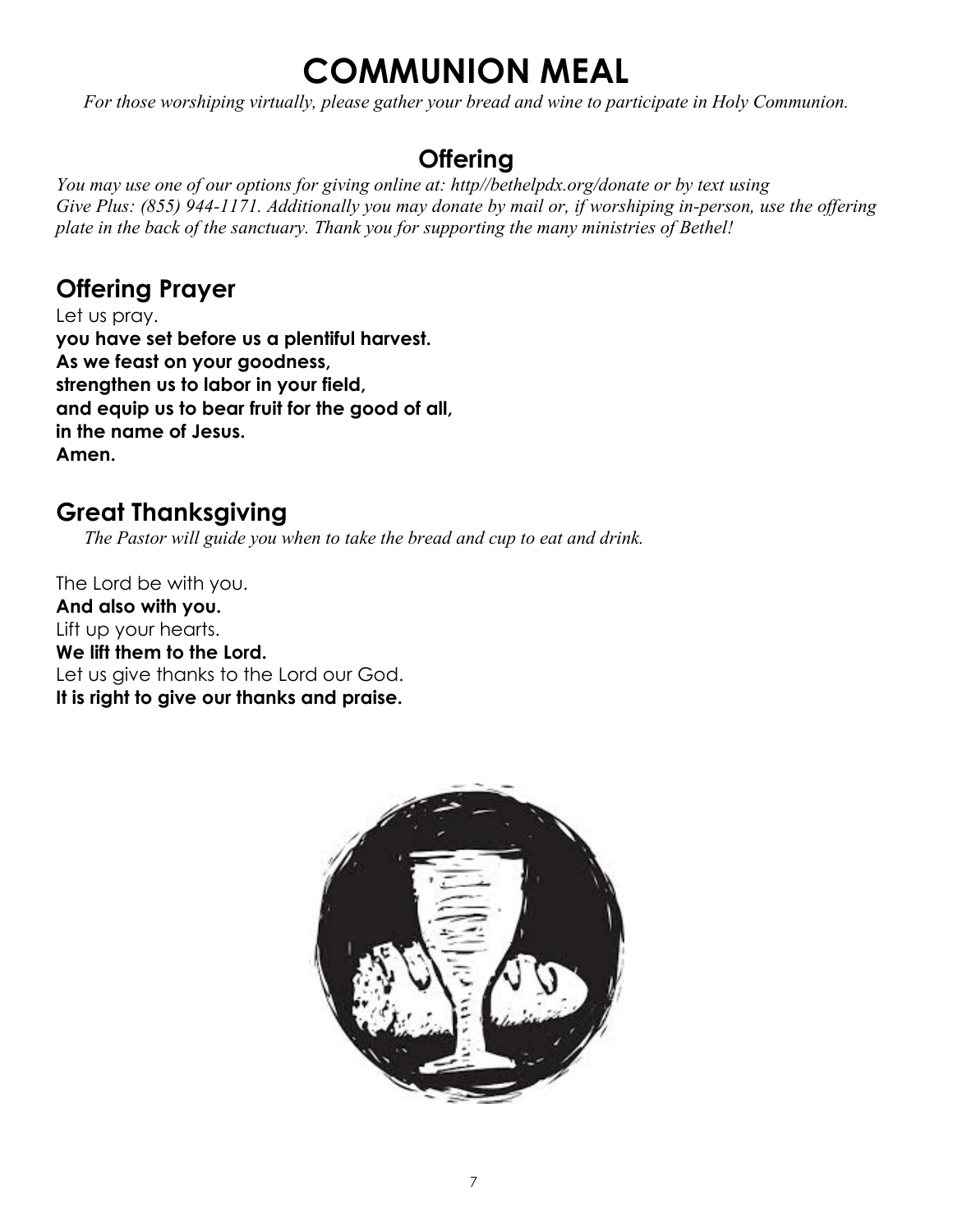*The Thanksgiving continues with the preface for the season.* 



*The presiding minister continues with the Thanksgiving at the Table. At the end, all say:* **Amen.**

#### **The Lord's Prayer**

Gathered into one by the Holy Spirit, let us pray as Jesus taught us:

**Our Father who art in heaven, hallowed be thy name.**

**Thy kingdom come, thy will be done, on earth as it is heaven.**

**Give us this day our daily bread; and forgive us our trespasses, as we forgive those who trespass against us; and lead us not into temptation, but deliver us from evil. For thine is the kingdom, and the power, and the glory, forever and ever. Amen.**

**Sharing the Bread and Cup**

**Communion Music** *Old Ship of Zion Traditional African American Spiritual*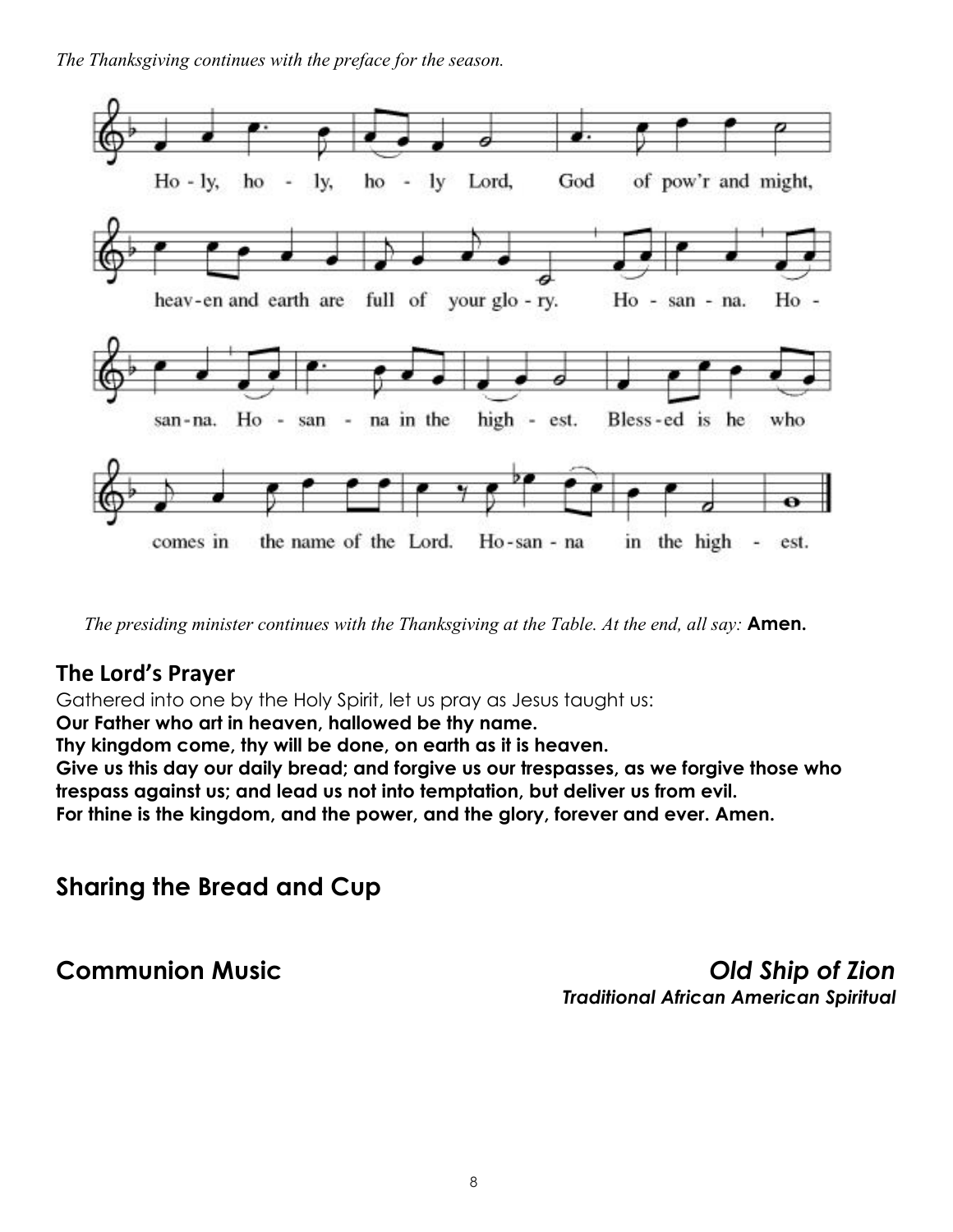# **SENDING**

# **Announcements**

# **Blessing**

The God of peace, Creator, ☩ Redeemer, and Advocate, bless you, comfort you, and show you the path of life this day and always. **Amen.**

**Sending Song** *Deep River Traditional African American Spiritual* 

# **The Sending***.*

Go in peace. Love your neighbor. **Thanks be to God.**



| <b>Stewardship of Service</b> | This week - June 19            | Next week – June 26            |
|-------------------------------|--------------------------------|--------------------------------|
| Ministers                     | All Baptized Members of Bethel | All Baptized Members of Bethel |
| Pastor                        | Pastor Leon LaCross            | Pastor Leon LaCross            |
| <b>Music Director</b>         | David Tafone                   | David Tafone                   |
| Zoom Host                     | <b>Joann Noll</b>              | Volunteer needed!              |

*Hymns shown on this bulletin are licensed via Augsburg Fortress Liturgies Annual License number SAS10330*

*All other music used with the artist permission*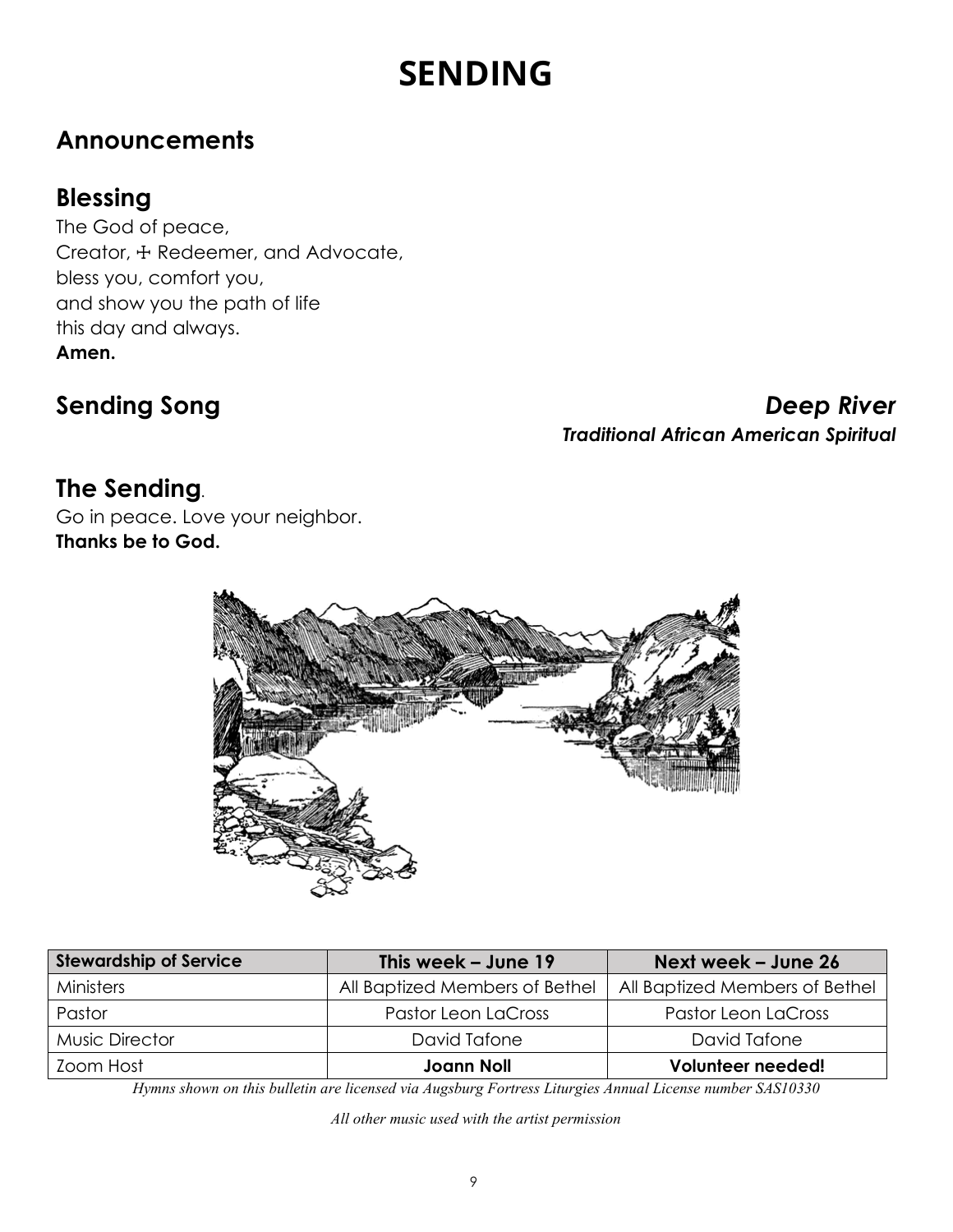#### **Please Pray**

**Let us pray** for all victims of gun violence, especially those in Buffalo, NY, Tulsa, OK and Uvalde, TX

**Pray for our siblings in the Sierra Pacific Synod** as they face an unknown future and bless their ongoing anti-racism work.

**Pray for Our Saviour's Lutheran Church in Seaside, OR**. Let us lift them up in the spirit of congeniality, and partnership to live out the gospel message with our neighbors. Especially as they get ready for a new roof and their 75<sup>th</sup> anniversary.

**Pray for peace and justice** in Russia and Ukraine. Pray for the people of both countries, the diplomats and negotiators, and the leaders of all the nations involved. Pray that all refugees and displaced persons are safe and warm and fed. Bring healing and comfort to the injured and grieving. Pray that the warfare ceases.

**Pray for refugees at our Southern border** fleeing violence, oppression and exploitation, who have been waiting years due to racism.

**Pray for those in New Mexico** as the fires continue to burn and cause devastation. Pray for the rains to come and replenish the scorched earth in the Southwest.

**Pray for peace and justice** and safety among **our houseless neighbors**. Help us understand how we can share your love with them.

**Pray for Bethel leaders,** including Pastor Leon LaCross, Music Director David Tafone, Admin Assistant Kerry Czuba, and the 2022 Church Council members, and for all the members and friends of Bethel Lutheran Church.

**Pray for our children,** as they start their summer vacations, that they enjoy these carefree days and are rested before the school year begins. . Let us welcome their noisy, (mostly!) joyful participation in online and in-person gatherings!

Pray for those who are ill:

- **Neil Marshall** (Nash's Portland family) as Neil undergoes treatment for a brain tumor while newly returned to his home base
- **Faith Moser** (mother of Joann Noll) and all her family who are caregiving and traveling and dealing with plumbing adventures in Faith's older home.
- **David Gyles** for his improved lung health
- **Leo Lawrence** as he continues treatment for cancer
- **Shirley Kolpin** and family as Shirley recovers from hip surgery and faces life's challenges with humor, stubbornness, and joy
- **John Knight** and family as John continues in memory care
- **Laura Day**, mother of Natalie Peterson, in her diagnosis and treatment of cancer.